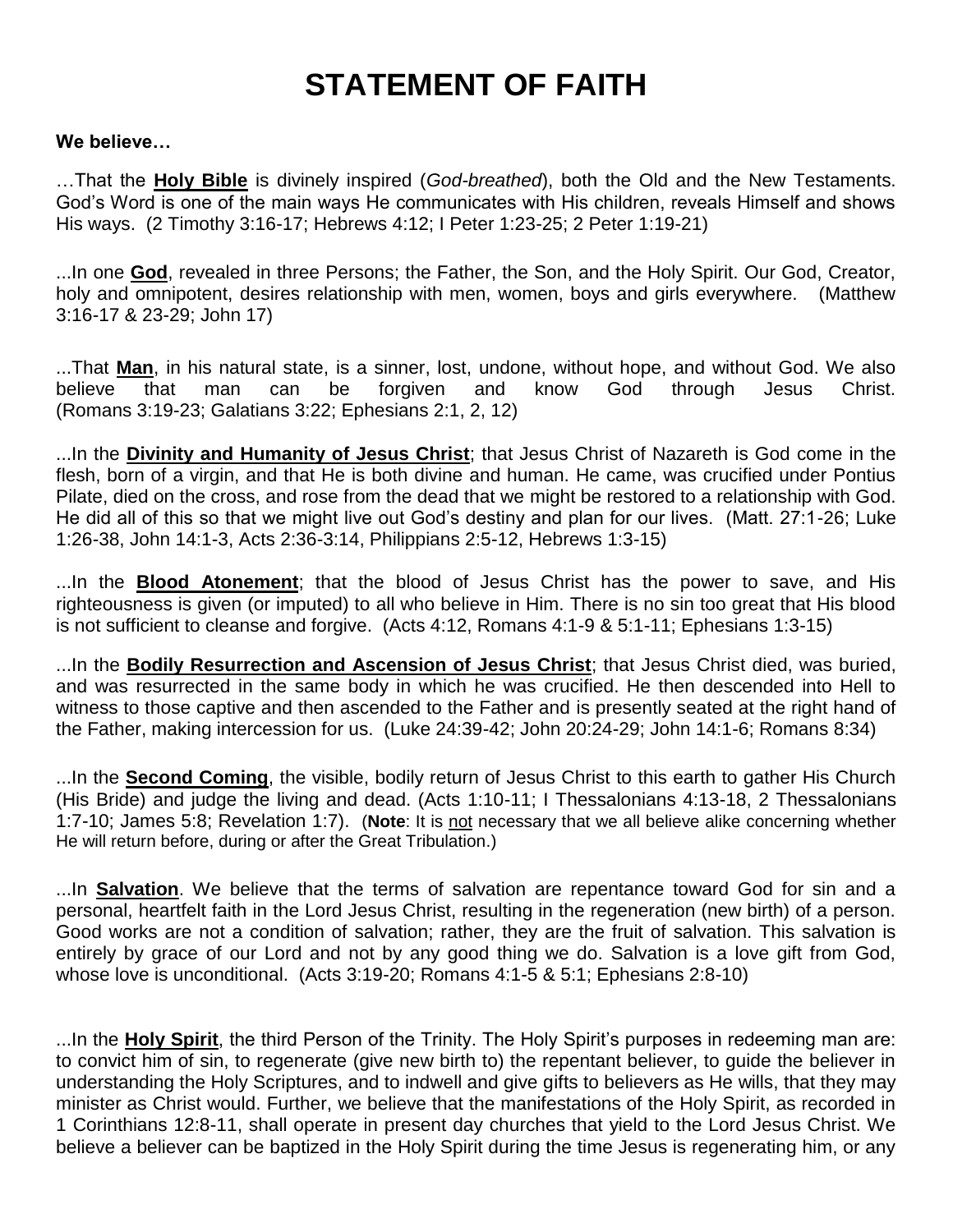time subsequent to his regeneration experience. We believe that the Baptism in the Holy Spirit (with an evidence of speaking with other tongues as the Spirit gives utterance) is for all believers as promised in Scripture by John the Baptist, witnessed by the early disciples of Christ, and is evidenced in the lives of many present day believers in the Lord Jesus Christ. What a great privilege to have the Holy Spirit empower and lead us into the plan and will of God for our lives! (Luke 11:13; John 7:37- 39; 14:16-17; Acts 2:39-48; Matthew 3:11; Acts 1:4,5,8; Acts 10:44-47)

...In **Heaven and Hell**. The Holy Scriptures clearly set forth the doctrines of eternal punishment for the lost and eternal bliss and salvation for the saved – Hell for the unsaved and Heaven for the saved. We also believe that no man has to go to hell – Jesus made the provision that all people, everywhere, can be saved from an eternity without Christ and live in heaven forever. The Bible says that whosoever shall call on the name of the Lord shall be saved. That means anyone! (Matthew 25:34, 41, 46; Luke 16:19-31; John 14:1-3; Revelation 20:11-15)

…In the **Local Church**. We believe that the Church of the Lord Jesus Christ is a Local Expression of a Body of Believers who have been baptized in the Name of the Father, Son and Holy Spirit; who are under recognized, delegate authorities; and who assemble to worship, carry forth the Great Commission and minister as the Holy Spirit leads. (Matthew 16:18, 28:19-20; Acts 2:40-47; 20:28; Ephesians 5:22-32; I Timothy 3:15)

…In a **Separated Life**. We believe that believers should seek, as the early disciples did, to practice the separated life from the world and unto Jesus Christ and to set standards of conduct which shall exalt our Lord and edify His church. (Romans 12:1-3; II Corinthians 6:17; Galatians 6:14; Ephesians 5:11; Colossians 3:17)

…In **Divine Healing**. We believe that God does use doctors, medicines and other material means for healing. However, we believe divine healing has been provided for us in the Atonement of our Lord Jesus Christ. Divine healing may be received through the laying on of hands by Elders, laying on of hands by believers, by the prayer of an anointed person gifted for healing the sick, by the anointing with oil and the prayer of faith, or by a direct act of faith where the believer receives healing directly from the Lord Jesus Christ without ministry from anyone else. (Isaiah 52:5; James 5:14-16; Mark 16:18; I Corinthians 12:9; Mark 11:23)

…In the **Ordinances of the Church**. We believe there are two ordinances of the Church as set by the Lord Jesus Christ: Water baptism and Communion(The Lord's Supper). (Matthew 3:15-16 & 28:19-20; Acts 8:38; Romans 6:1-4; Luke 22:13-20)

...in **Biblical Marriage**. As the creator and author of marriage, God alone has the authority to define it. This He did in Genesis where God, having created both male and female in His image, brought them together personally and a benediction was pronounced over the couple; "Therefore a man shall leave his father and his mother and hold fast to his wife, and they shall become one flesh." For this reason, Christian believers now hold, and have always held, that marriage is: a faithful, exclusive, covenantal, lifelong relationship between one man and one woman, as instituted by God for the purpose of producing godly offspring, and being a true representation of the nature of God's relationship with mankind. It is sealed by the exchange of covenant vows, and is intended for the whole of natural life, until death. (Genesis 1:26, 2:28; Malachi 2:15; Matthew 19:1-10; Ephesians 5:22-25; Hebrews 13:4)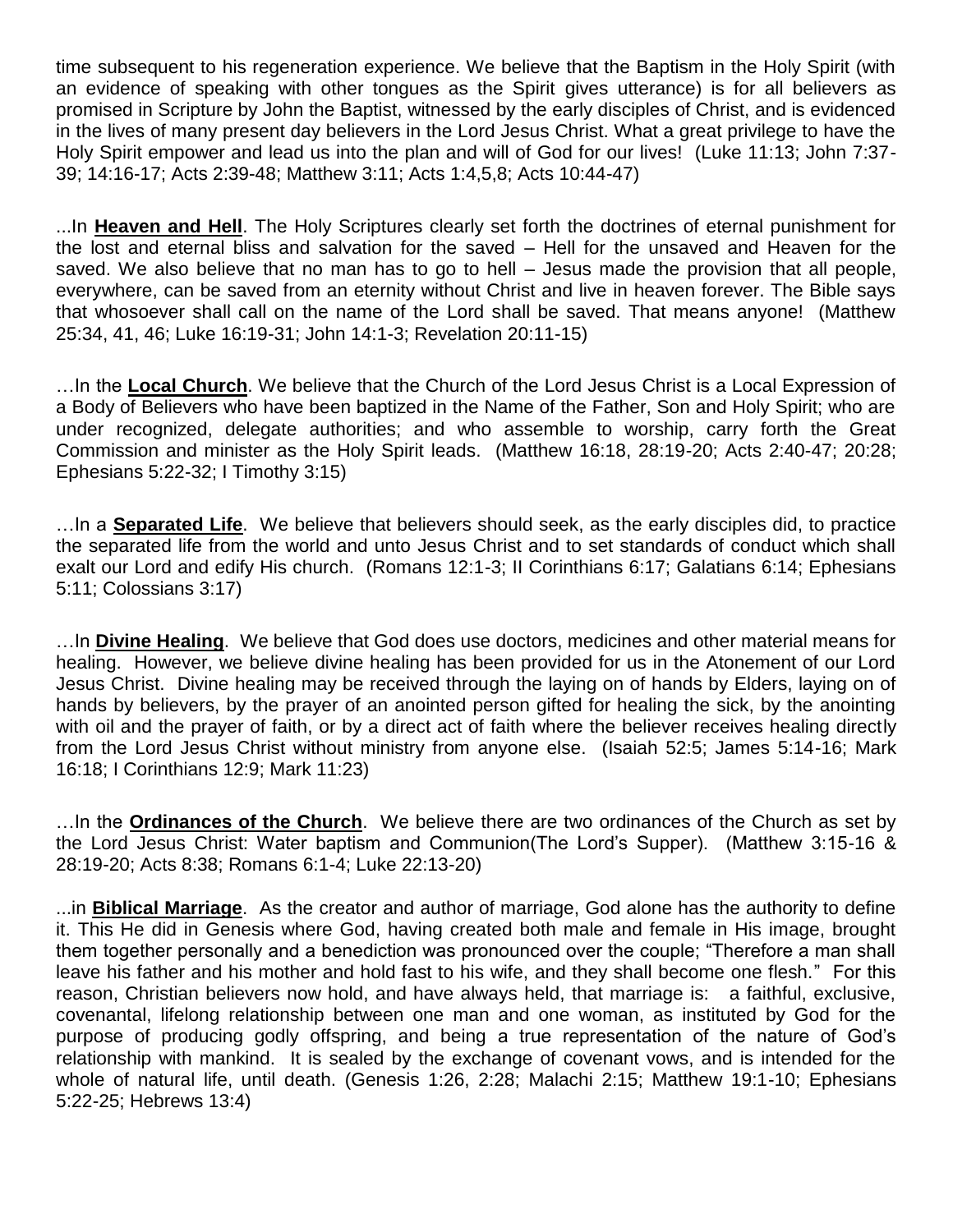…in the **Sanctity of Marriage**. Not only does God ordain marriage, but He also established and outlined the confines for sexual relations within this marriage relationship. According to Scripture, any sexual activity, mental or physical, outside of Biblical marriage, is considered to be sexual immorality. Sexual immorality includes, but is not limited to sexual contact or relations with the following: anyone outside of or prior to marriage, parents, siblings, children, another's spouse, animals, dead people, or those of the same sexual gender. Pornography, sexting, virtual sex —looking at or distributing to others—is included in the mental aspect of sexual immorality. (Leviticus 18; I Corinthians 5, Exodus 20, Matthew 5:27, and 19:1-10)

…In the **Government of the Church**. We believe that the New Testament Church should be apostolic in nature and governed by delegated authorities. Those authorities at New Covenant Church are the Elders and Pastors with translocal apostolic oversight. We understand and believe that God's order of government for the local church is one of the church being birthed under the oversight of an apostolic ministry with the elders and pastors being raised up under the oversight of that apostle. Once that level of local church government is established, the church operates in an autonomous manner under the oversight of an apostle in an on-going relationship. This relationship is to be one by mutual consent of the apostle and the pastor and elders of the local church. (Acts 6:1-7, 15:6-29, Ephesians 4:7-11; Titus 1:5-9; I Timothy 3:1-13)

…In the **Priesthood of the Believer**. We believe that each believer is a priest of the Lord Jesus Christ and has direct access to the Father through the Lord Jesus. Each person must believe for himself, be baptized for himself, obey for himself and answer to the Creator for himself. (Revelation 1:6; I Peter 2:9)

…In **Tithes and Offering**. We believe that God's plan of finance for His work is by tithes and offerings, given cheerfully, and that it is a joy for His children to acknowledge His Lordship in this manner. (Malachi 3:6-12; Genesis 14:17-20; Hebrews 7:1-10; Matthew 23:23; II Corinthians 8 & 9; Acts 20:35)

…In **Christ-likeness**. We desire that by the power of the Holy Spirit, Jesus' love, mercy, grace, truth, purity, power, and integrity would shine through all that we are and all we do. (Ephesians 5:2; Galatians 5:16-26)

…In **Being Spirit-led**. We honor Jesus as our Head and the Holy Spirit as our Counselor, teacher, and Helper. The Holy Spirit will abide in us forever. We seek to be responsive to the Holy Spirit in life and ministry. (John 14:16-17; Colossians 1:15-18; Romans 8:14)

…In **Covenant Relationships**. We are honored by every person and group with whom God allows us to work and relate. We aim to work together to build the church by maintaining mutual respect, open communication, determined cooperation, and believing and speaking the best about each other. (1 Corinthians 13:4-7)

**…**In **Discipleship**. We desire for every individual to grow as a disciple (learner and follower) of Christ and to make disciples of others. (Matthew 28:18-20)

…In the **Individual**. Single or married, we honor whatever gift, calling or anointing each person enjoys. We respect unique ministries in the Body of Christ and work not to overshadow, minimize or discount them. (Romans12:9-10; I Cor. 12:1-11; Eph. 4:11)